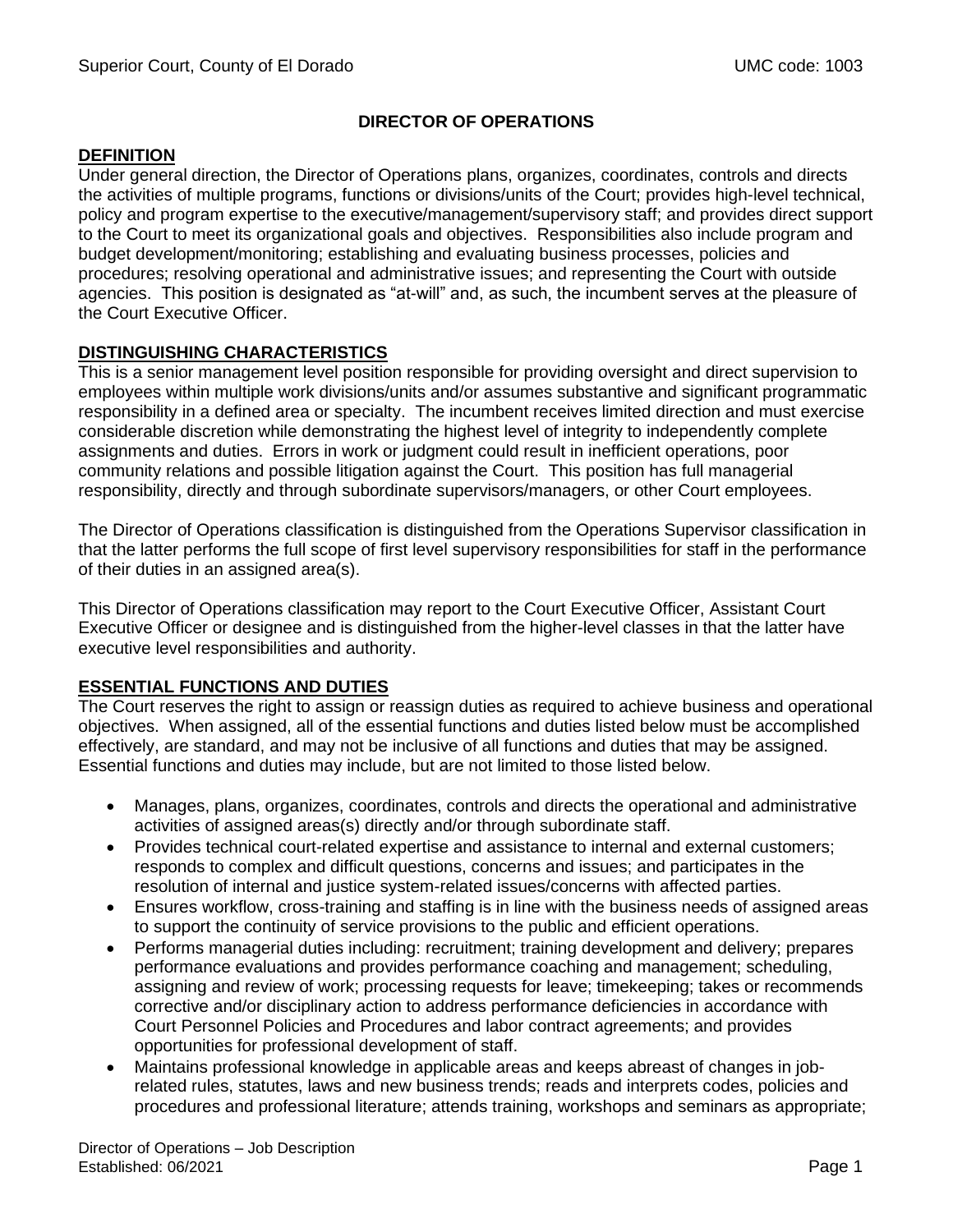provides customer service and support; makes recommendations to modify business processes, policies and procedures; implements changes to business processes, policies and procedures, as appropriate or approved; and communicates updates and information to staff.

- Provides case management system oversight as it relates to identifying the need for system modifications and enhancements to assure Court and customer needs and requirements are met; participates in the development, implementation, testing and maintenance of automation efforts; develops and recommends modifications to case management system policies, procedures and standards; reads and interprets legislation and works with information technology staff to update the case management system to reflect current legislation and Court process; and provides technical training to staff on the use of applications within the case management system.
- Provides technical expertise, information and assistance to executive management regarding assigned functions; assists in the formulation and development of policies, procedures and programs; and implements strategic initiatives of the Court.
- Works closely with the Court Executive Officer, Assistant Executive Officer and internal/external stakeholders to implement administrative and operational programs, policies and procedures for the Court; and directs the development and implementation of organizational policies, procedures and goals for the Court.
- Participates in budget preparation and administration; prepares cost estimates for budget recommendations; submits justifications for assigned areas; and monitors and controls expenditures.
- Oversees, prepares, composes or completes the creation of various forms, narrative and statistical reports, correspondence, agenda items, statistical data, spreadsheets, surveys, procedures or other documents; and maintains files and records.
- Maintains positive environment within the Court setting using principles of good customer service.
- Establishes and practices constant and effective communication with staff from assigned areas, management and judicial officers.
- Provides subject matter expertise and information to staff, the public and other agencies; and investigates and resolves complaints.
- Communicates clearly, concisely and effectively orally and in writing; exercises tact, objectivity, discretion, courtesy and sound judgement in handling highly complex/sensitive issues and situations with a variety of people form diverse, socio-economic and cultural backgrounds.
- Establishes and maintains effective working relationships with judicial officers, other staff, members of the public and others encountered during work.
- Serves as a Court representative with law enforcement agencies, attorneys, other County and State departments and the public.
- Attends and conducts meetings and participates on assigned committees.
- Travels between Court facilities as necessary to carry-out duties.
- Performs back-up coverage for other staff.
- Performs other duties as assigned.

### **EMPLOYMENT STANDARDS**

### **Minimum Qualifications**

To qualify for this classification, an individual must possess any combination of experience and education that would likely produce the required knowledge and abilities. A desirable combination is:

Education: Bachelor's degree from an accredited college or university with major coursework in public or business administration, judicial administration, criminal justice or related field or graduation from the Court Management or Executive Management Program of the National Center for State Court's Institute for Court Management.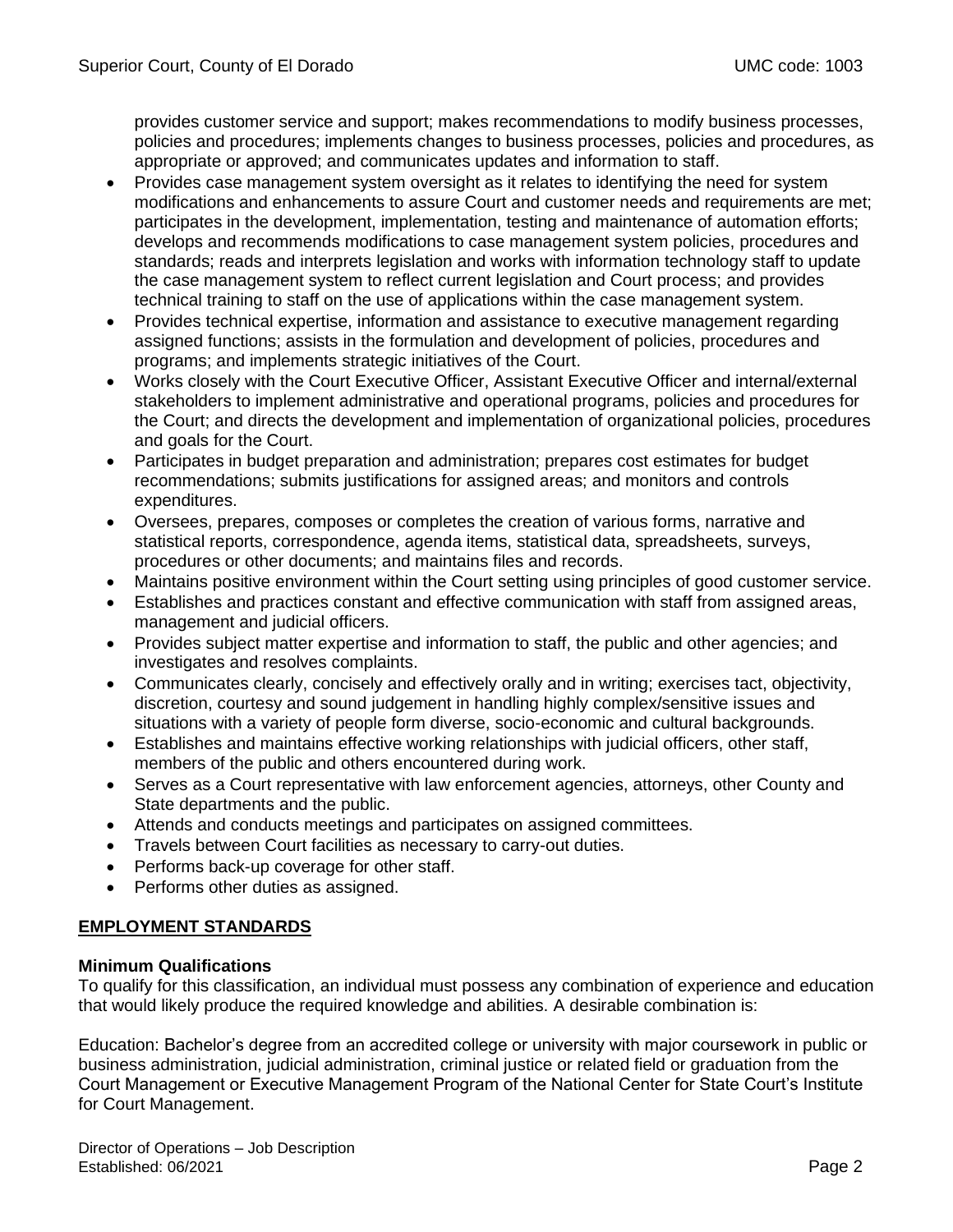# AND

Experience: Five (5) years increasingly responsible operations or administrative experience which includes two (2) years of supervisory/management experience.

Substitution: Additional qualifying experience may substitute for college education on a year-for-year basis. Education may not substitute for supervisory/management experience.

# OR

Any combination of relevant experience and/or education that would demonstrate the individual possesses the necessary knowledge, skills and abilities as determined by the Court Executive Officer.

### **Desirable Qualifications**

Experience with a public agency or court.

## **Knowledge and Abilities**

Knowledge of:

- Operation and management of Court programs, functions or divisions/units including administrative support of judicial officers and facility management.
- Principles, practices and methods of workforce management and supervision including leadership, motivation, team building and conflict resolution.
- Communication techniques for gathering, evaluating and transmitting information and directing group discussion.
- Superior court functions, characteristics, services and activities.
- State and federal agencies and offices involved in court-related activities.
- Statutes relating to court legal processes and procedures, including but not limited to: the California Rules of Court; Code of Civil Procedure; Penal Code; Welfare and Institutions Code; Vehicle Code; and other statutes relating to court processes and procedures.
- Principles of management and analysis and organizational design necessary to analyze, recommend and implement change.
- Modern office methods and technology including the use of a personal computer and related software such as word processing, spreadsheets, databases, case management systems and scheduling programs.
- Public and program funding, budgetary preparation, cost analysis and fiscal management.
- Principles and practices of policy and/or procedure development and implementation.
- Principles and practices of research and analysis, including basic mathematics and statistical development and reporting.
- Legal terminology.
- Correct English use, punctuation, spelling and grammar.

### Ability to:

- Manage and administer multiple programs, functions or divisions/units of the Court.
- Lead change by continual learning, flexibility and strategic thinking.
- Lead people by conflict management, integrity/honesty and team building.
- Drive results by accountability, decisiveness and problem solving.
- Build coalitions by effective oral communication, political savvy and written communication.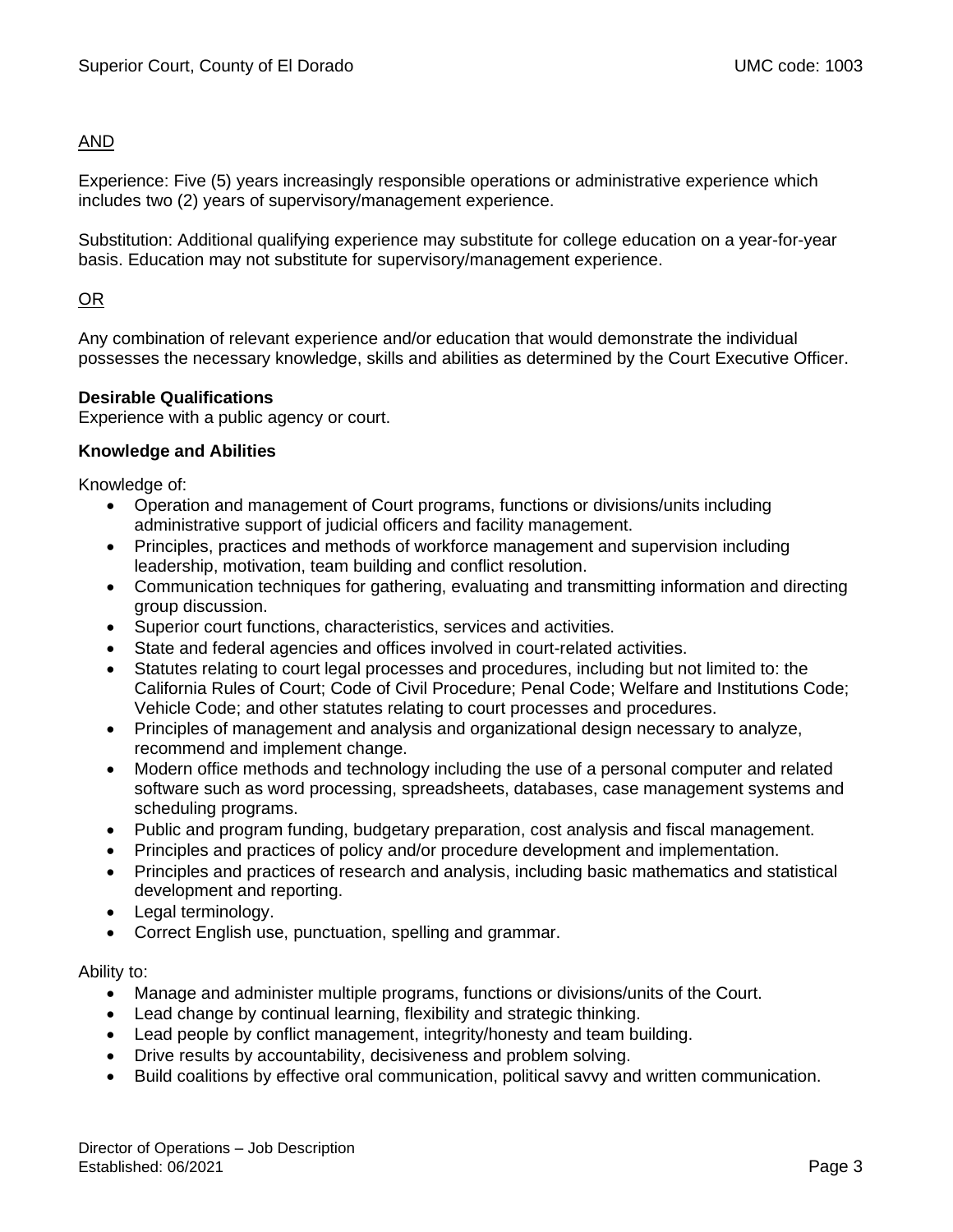- Analyze complex technical and administrative problems, evaluate alternatives, project consequences of proposed actions and adopt effective courses of action.
- Research, analyze and evaluate new service delivery methods and techniques.
- Supervise and evaluate the work of staff through subordinate managers or supervisors.
- Communicate clearly, concisely and accurately, both orally and in writing.
- Use strong interpersonal skills to establish and maintain effective working relationships with all levels of Court staff, elected and appointive bodies and members of the general public.
- Administer projects, as part of a team or as project lead, within the project scope, time constraints and resource constraints to achieve the desired objective.
- Use work-related computer applications such as e-mail, word processing, spreadsheets and/or the internet.
- Maintain confidentiality of information and exercise discretion and independent judgment.
- Work under the pressure of deadlines, conflicting demands and emergencies.
- Understand, follow and give written and oral instructions.
- Complete all duties as assigned timely and accurately.
- Use tact and diplomacy when dealing with sensitive, complex and/or confidential issues and situations.
- Demonstrate business acumen/subject matter expertise as acquired through formal training and education or extensive on the job experience.

## **Other Requirements**

- Possession of a valid driver's license may be required depending on the position or the ability to provide alternate methods of transportation that meets job requirements.
- Candidates are required to pass a fingerprint clearance by the Federal Bureau of Investigation (FBI) and Department of Justice (DOJ). Convictions, depending on the type, number and date, may be disqualifying.
- All Court employees must take the Oath of Allegiance.

# **PHYSICAL DEMANDS AND WORK ENVIRONMENT**

The physical demands and work environment characteristics described here are representative of those that must be met by an incumbent to successfully perform the essential functions of this job. Reasonable accommodations may be made to enable individuals with disabilities to perform the essential functions.

**Physical Requirements:** Strength, dexterity, coordination and vision to use a keyboard and monitor; hearing to communicate with the public and Court staff; ability to sit for extended periods of time; walk or otherwise move within the Court facilities; reach with hands and arms; vision to read and write material; sufficient strength to lift, carry, push or pull materials weighing up to 25 pounds; lifting position may be from floor to waist, and/or from the waist to an overhead position; to stoop, kneel, squat and crouch to pick-up or move objects, office equipment and records; speak clearly on the telephone and before groups.

**Working Environment:** Work is performed in an office environment with little exposure to outside temperatures or dirt and dust. The incumbent's working conditions are typically quiet, but may be loud at times at some locations. The noise level and traffic level in the work environment are similar to a busy office.

Normal business hours are 8:00 a.m. to 5:00 p.m., Monday through Friday. Work outside of these hours may be necessary in certain circumstances. This position is exempt from the provisions of the Fair Labor Standards Act and is not eligible for over-time.